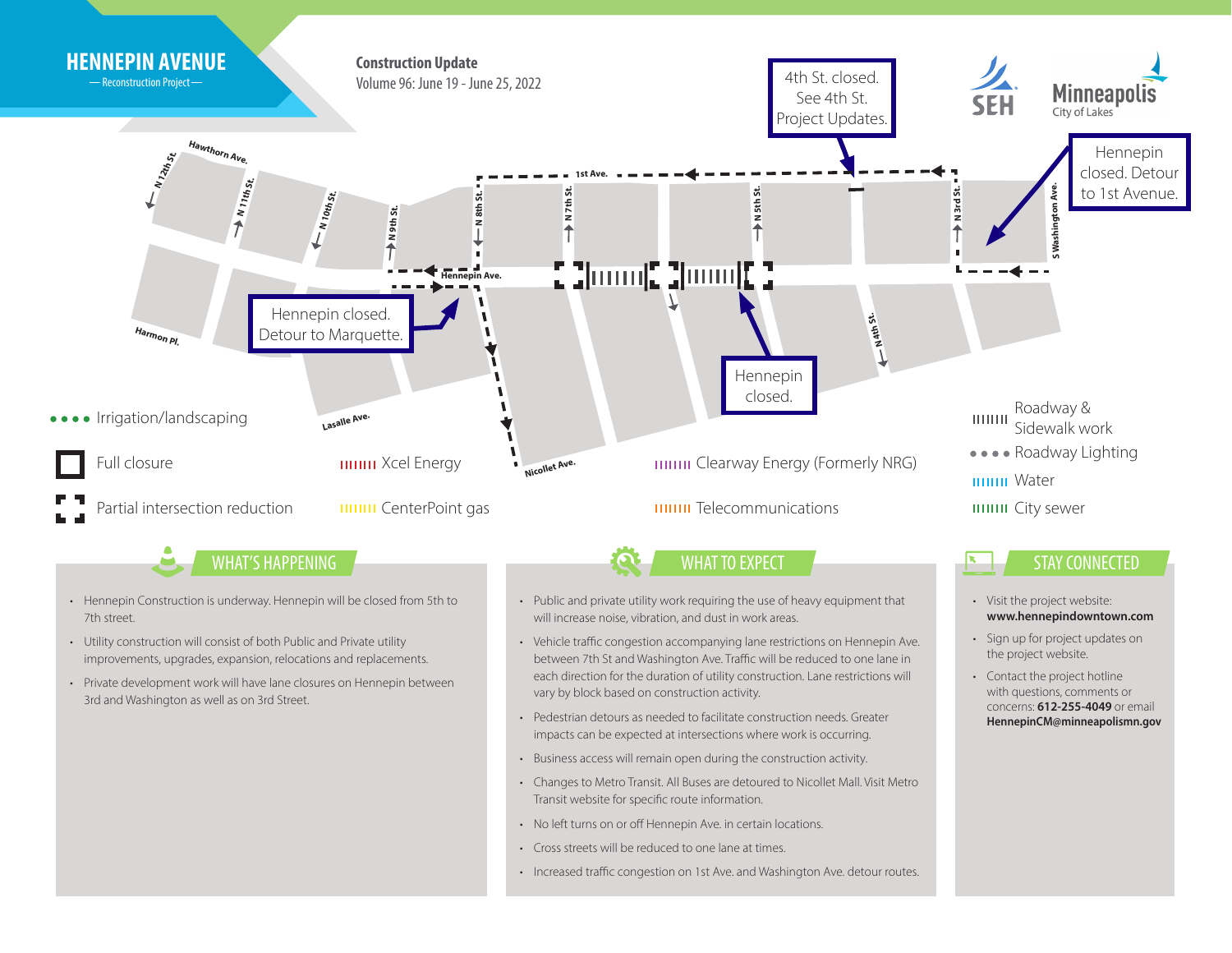## **HENNEPIN AVENUE Construction Update**

Reconstruction Project

<u> Samuel Barbara (</u>

Volume 96: June 19 - June 25, 2022



| <b>Block</b>                       | <b>Project Related Work</b>          | <b>Anticipated Road/Pedestrian Restrictions</b> |                                |                   |                  |                 |
|------------------------------------|--------------------------------------|-------------------------------------------------|--------------------------------|-------------------|------------------|-----------------|
|                                    |                                      | Temporary<br>Ped Ramps                          | Parking<br><b>Restrictions</b> | Two Lanes<br>Open | One Lane<br>Open | Notes           |
| <b>12th Street Intersection</b>    |                                      |                                                 |                                |                   |                  |                 |
| 12th to 11th                       |                                      |                                                 |                                |                   |                  |                 |
| <b>11th Street Intersection</b>    |                                      |                                                 |                                |                   |                  |                 |
| <b>11th to 10th</b>                |                                      |                                                 |                                |                   |                  |                 |
| <b>10th Street Intersection</b>    |                                      |                                                 |                                |                   |                  |                 |
| 10th to 9th                        |                                      |                                                 |                                |                   |                  |                 |
| <b>9th Street Intersection</b>     |                                      |                                                 |                                |                   |                  |                 |
| 9th to 8th                         |                                      |                                                 |                                |                   |                  |                 |
| <b>8th Street Intersection</b>     |                                      |                                                 |                                |                   |                  |                 |
| 8th to 7th                         |                                      |                                                 |                                |                   |                  |                 |
| <b>7th Street Intersection</b>     | Pedestrian Ramps                     | $\times$                                        | $\times$                       |                   | $\times$         |                 |
| 7th to 6th                         | Sidewalk Work                        |                                                 |                                |                   |                  | Hennepin Closed |
| <b>6th Street Intersection</b>     | Curb and Pavement                    | $\mathsf X$                                     | $\mathsf X$                    |                   | $\times$         |                 |
| 6th to 5th                         | Sidewalk, Electrical Work and Paving |                                                 |                                |                   |                  | Hennepin Closed |
| <b>5th Street Intersection</b>     | Pedestrian Ramps                     | $\mathsf X$                                     |                                |                   | $\times$         |                 |
| 5th to 4th                         | Planter Rail Installation            |                                                 |                                |                   |                  |                 |
| <b>4th Street Intersection</b>     |                                      |                                                 |                                |                   |                  |                 |
| 4th to 3rd                         | Planter Rail Installation            |                                                 |                                |                   |                  |                 |
| <b>3rd Street Intersection</b>     |                                      |                                                 |                                |                   |                  |                 |
| <b>3rd to Washington</b>           | Planter Rail Installation            |                                                 |                                |                   |                  |                 |
| <b>Washington Ave Intersection</b> |                                      |                                                 |                                |                   |                  |                 |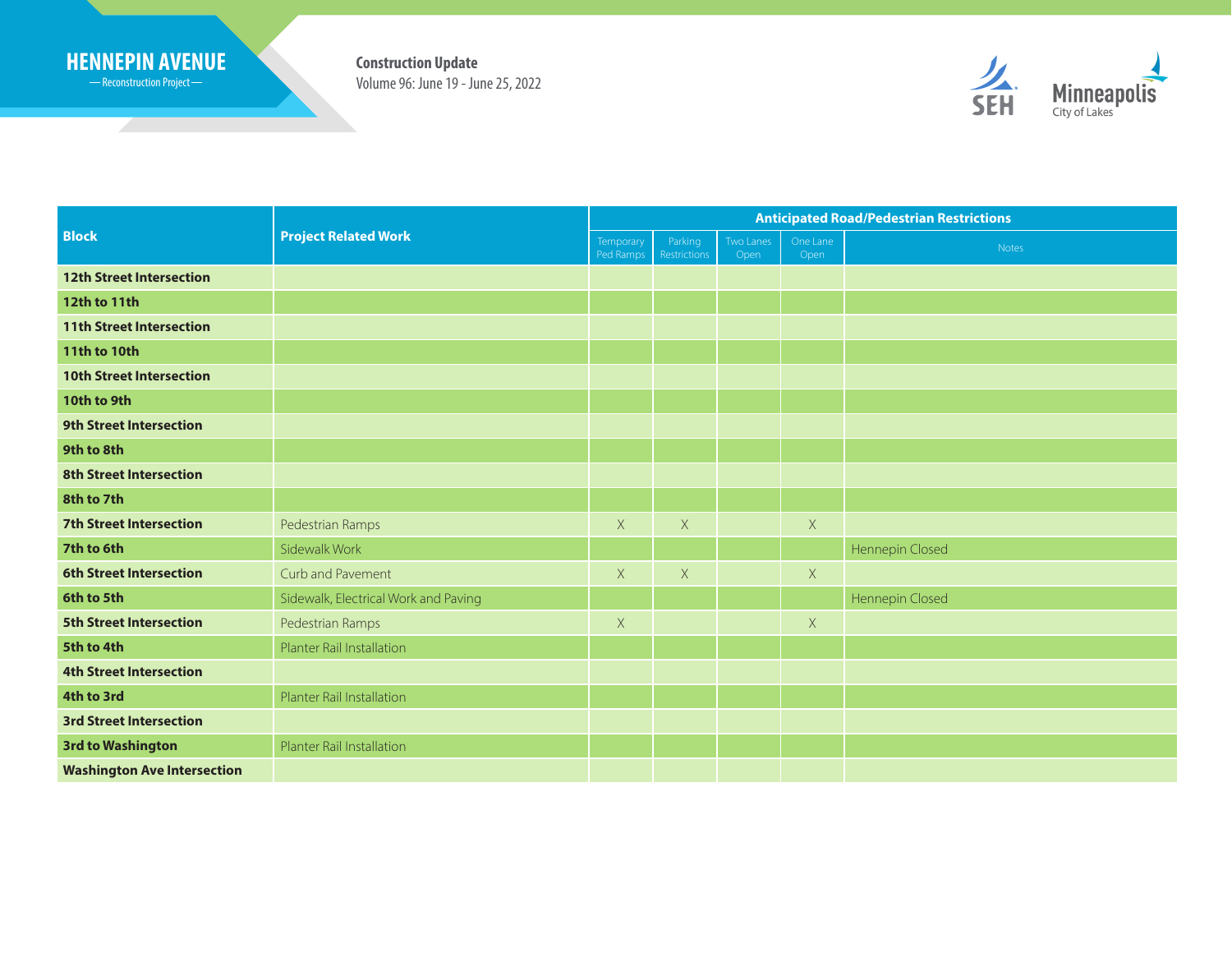

-Reconstruction Project-

Volume 96: June 19 - June 25, 2022